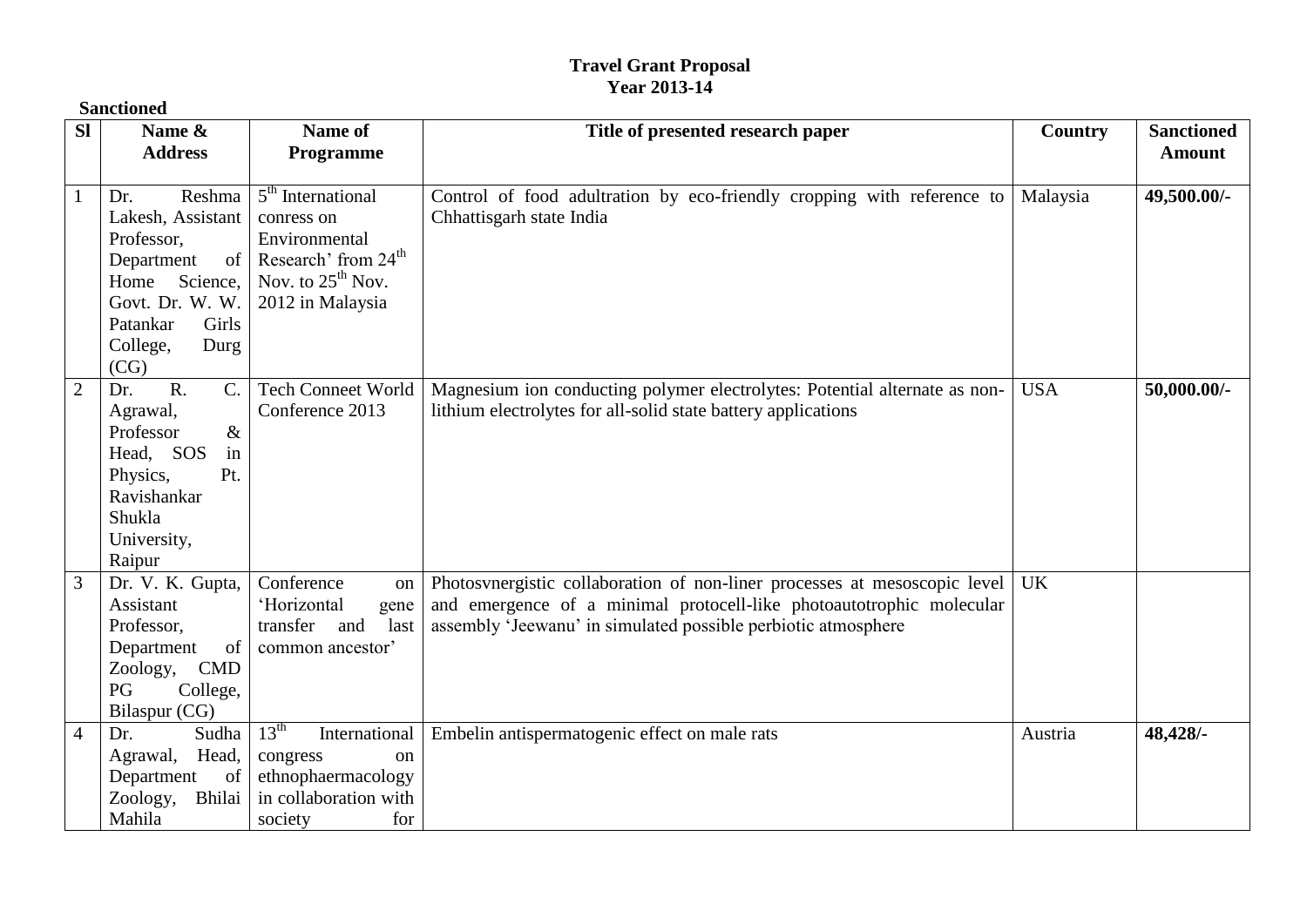## **Travel Grant Proposal<br>Year 2013-14**

| <b>SI</b>       | Name &                   | Name of                                  | Title of presented research paper                                                   | Country     | <b>Sanctioned</b> |
|-----------------|--------------------------|------------------------------------------|-------------------------------------------------------------------------------------|-------------|-------------------|
|                 | <b>Address</b>           | Programme                                |                                                                                     |             | <b>Amount</b>     |
|                 |                          |                                          |                                                                                     |             |                   |
|                 | Mahavidhyalaya,          | medicinal<br>plant &                     |                                                                                     |             |                   |
|                 | Bhilai<br>Nagar,         | products<br>natural                      |                                                                                     |             |                   |
|                 | (CG)                     | research                                 |                                                                                     |             |                   |
| 5               | Surendra<br>Dr.          | International                            | Synthesis and anti-cancer activity of some novel 2,4,6 Trisubstitute-               | Dubai, UAE  | $23,567/$ -       |
|                 | Bodakhe,                 | conference<br>on                         | Triazino-B-Lactam derivatives on human breast cancer cell line MFC7                 |             |                   |
|                 | Associate                | 'Personalized                            |                                                                                     |             |                   |
|                 | <b>SLT</b><br>Professor, | medicine<br>and                          |                                                                                     |             |                   |
|                 | Institute<br>of          | targeted therapies in                    |                                                                                     |             |                   |
|                 | Guru<br>Pharmacy,        | cancer'                                  |                                                                                     |             |                   |
|                 | Ghasidas                 |                                          |                                                                                     |             |                   |
|                 | University,              |                                          |                                                                                     |             |                   |
|                 | Bilaspur (CG).           |                                          |                                                                                     |             |                   |
| 6               | (Mrs.)<br>Dr.            | 6 <sup>th</sup><br>International         | Aerobiological studies of some dominant fungi in the environment of                 | Antewerp,   | $50,000/$ -       |
|                 | Beulah                   | congress<br>of                           | garden, Raipur, Chhattisgarh, India                                                 | Belgium     |                   |
|                 | Madhurima Lall,          | Chemistry<br>and                         |                                                                                     |             |                   |
|                 | Assistant                | Environment (ICCE                        |                                                                                     |             |                   |
|                 | Professor,               | 2013)                                    |                                                                                     |             |                   |
|                 | of<br>Department         |                                          |                                                                                     |             |                   |
|                 | Botany, Govt. D.         |                                          |                                                                                     |             |                   |
|                 | Girls<br>PG<br><b>B.</b> |                                          |                                                                                     |             |                   |
|                 | College, Raipur          |                                          |                                                                                     |             |                   |
| $7\phantom{.0}$ | Deependra<br>Dr.         | $11^{\text{th}}$<br>International        | Neomycin and serratiopeptidase combo loaded PLGA microsperes                        | Indiana     | $50,000/$ -       |
|                 | Singh, Lecturer,         | hydrocolloids                            | enterapped in PVA-gelatin hydrogel                                                  | country USA |                   |
|                 | University               | conference<br>on                         |                                                                                     |             |                   |
|                 | Institute<br>of          | 'Biofunctionality                        |                                                                                     |             |                   |
|                 | Pharmacy,<br>Pt.         | and                                      |                                                                                     |             |                   |
|                 | Ravishankar              | technofunctionality                      |                                                                                     |             |                   |
|                 | Shukla                   | of hydrocolioids'                        |                                                                                     |             |                   |
|                 | University,              |                                          |                                                                                     |             |                   |
|                 | Raipur                   |                                          |                                                                                     |             |                   |
| 8               | Dr. Manju Singh,         | 11 <sup>th</sup><br><b>International</b> | Novel tropical formulation of curcumin lipospheres containing combination   Indiana |             | Cheque No.        |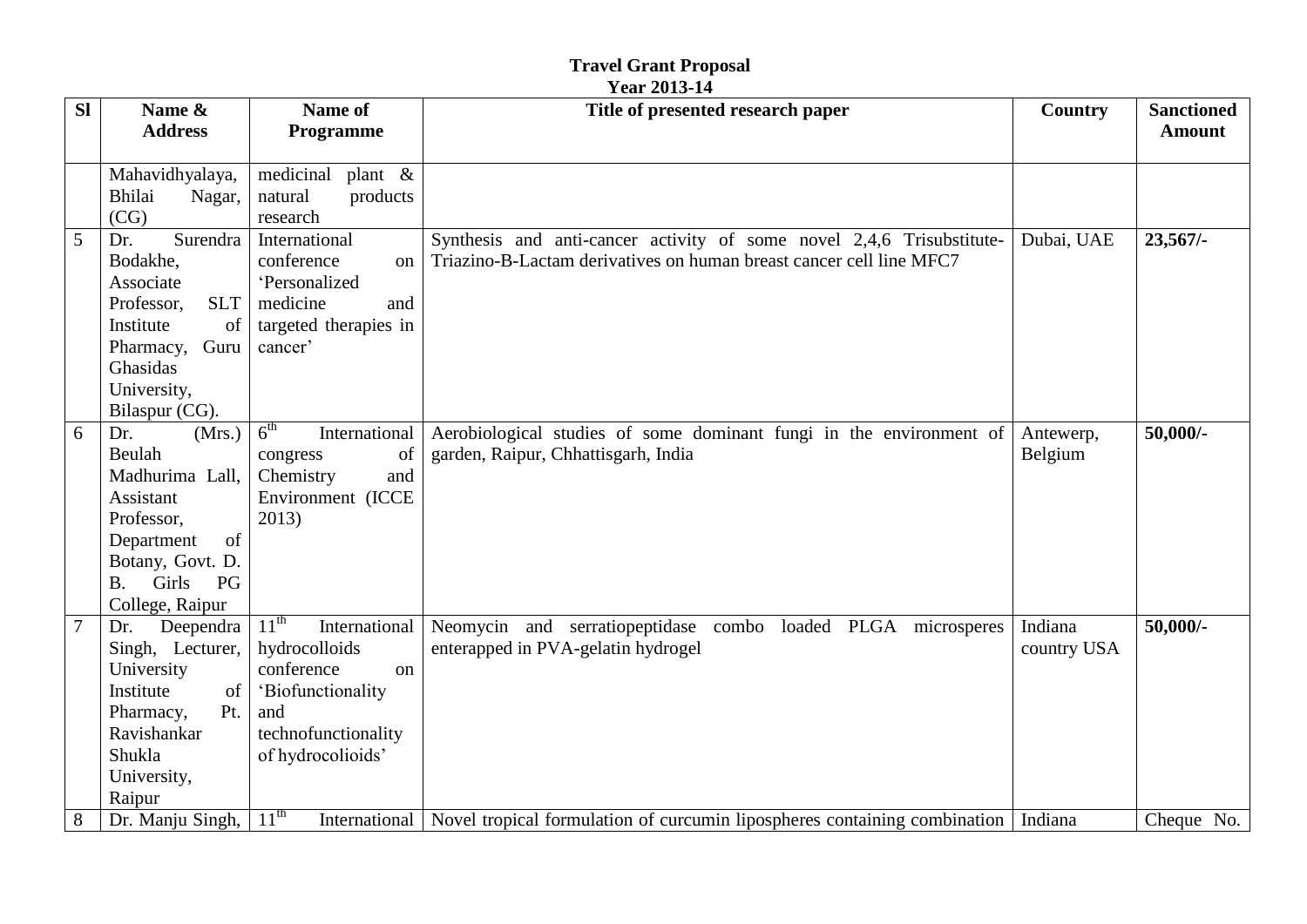|           | <b>Travel Grant Proposal</b><br><b>Year 2013-14</b>                                                                                                              |                                                                                                                      |                                                                                                                                                                                                                                        |                             |                                    |  |
|-----------|------------------------------------------------------------------------------------------------------------------------------------------------------------------|----------------------------------------------------------------------------------------------------------------------|----------------------------------------------------------------------------------------------------------------------------------------------------------------------------------------------------------------------------------------|-----------------------------|------------------------------------|--|
| <b>Sl</b> | Name &<br><b>Address</b>                                                                                                                                         | Name of<br>Programme                                                                                                 | Title of presented research paper                                                                                                                                                                                                      | Country                     | <b>Sanctioned</b><br><b>Amount</b> |  |
|           | Lecturer,<br>University<br>Institute<br>of<br>Pharmacy,<br>Pt.<br>Ravishankar<br>Shukla<br>University,<br>Raipur                                                 | hydrocolloids<br>conference<br><sub>on</sub><br>'Biofunctionality<br>and<br>technofunctionality<br>of hydrocolioids' | of lipid and natural polymer for anti-inflamatory activity                                                                                                                                                                             | country USA                 | $50,000/$ -                        |  |
| 09        | Hirendra<br>Mr.<br>Lature,<br>Kumar<br>Research<br>Scholar,<br>Department<br>of<br>Chemistry, Govt.<br>PG<br>V. Y. T.<br>College, Durg                           | $11^{\text{th}}$<br>International<br>congress of Young<br>Chemist,<br>Young<br><b>Chem 2013</b>                      | Potent inhibitors of purine nucleoside phosphorylase of M. tuberculosis<br>synthesis, characterisation, biological evaluation and docking studies of N-<br>Hydroxy-4-(Hydroxyiminomethyl) benzamidine and their metal ion<br>complexes | Poznan,<br>Poland           | 36,920/-                           |  |
| 10        | K.<br>$P_{\cdot}$<br>Dr.<br>Namdeo,<br>Associate<br>Professor,<br><b>SLT</b><br>Institute<br>of<br>Guru<br>Pharmacy,<br>Ghasidas<br>University,<br>Bilaspur (CG) | International<br>conference<br>on<br>'Personalized<br>medicine<br>and<br>targeted therapies in<br>cancer'            | Synthesis and evaluation of anti cancer activity on human breast cancer cell<br>line MFC7 of some novel N -substituted 124-Triazol-4-yl Thiarolidin -4-<br>one derivatives                                                             | Dubai, UAE                  | $23,567/$ -                        |  |
| 11        | Dr.<br>Neeraj<br>Chandrakar,<br>Govt.<br>Lecture,<br>College,<br>Dental<br>Raipur                                                                                | $26^{\text{th}}$<br>Scientific<br>of<br>the<br>congress<br><b>IMPT</b>                                               | Critical appraisal-advance technology in maxillofacial prosthesis                                                                                                                                                                      | Inverness,<br>Scotland, UK, | $50,000/$ -                        |  |
| 12        | Mr.                                                                                                                                                              | Seetal   International                                                                                               | Multiwavelength studies of radio loud early type galaxies from B2 sample                                                                                                                                                               | Yerevan,                    | $50,000/-$                         |  |